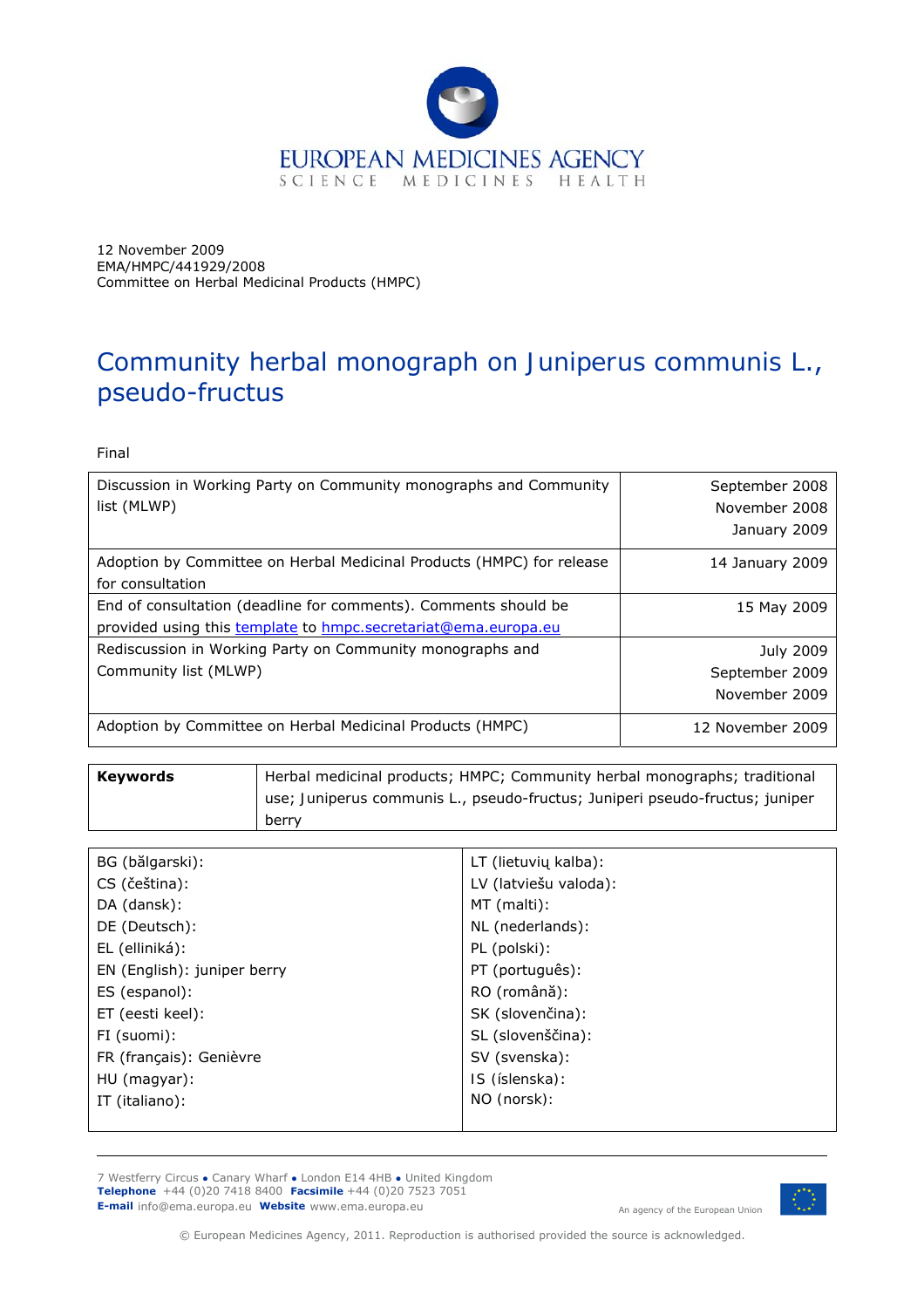## **Community herbal monograph on** *Juniperus communis* **L., pseudo-fructus**

# **1. Name of the medicinal product**

To be specified for the individual finished product.

## **[2](#page-1-1). Qualitative and quantitative composition**<sup>[1](#page-1-0),2</sup>

| Well-established use | <b>Traditional use</b>                                                                                                                                                                              |
|----------------------|-----------------------------------------------------------------------------------------------------------------------------------------------------------------------------------------------------|
|                      | With regard to the registration application of<br>Article 16d(1) of Directive 2001/83/EC as<br>amended                                                                                              |
|                      | Juniperus communis L., pseudo-fructus (juniper<br>berry)                                                                                                                                            |
|                      | Herbal substance<br>i)                                                                                                                                                                              |
|                      | As defined in the Ph. Eur. monograph.                                                                                                                                                               |
|                      | ii) Herbal preparations                                                                                                                                                                             |
|                      | a) Comminuted herbal substance<br>b) Liquid extract (DER 1:1) with 25% ethanol $v/v$<br>c) Tincture (ratio of herbal substance to<br>extraction solvent 1:5), extraction solvent<br>ethanol 45% v/v |
|                      | d) Soft extract (DER 1.7-1.8:1), extraction<br>solvent water                                                                                                                                        |

### **3. Pharmaceutical form**

| Well-established use | <b>Traditional use</b>                                                                           |
|----------------------|--------------------------------------------------------------------------------------------------|
|                      | Herbal substance or comminuted herbal substance<br>as herbal tea for oral use.                   |
|                      | Herbal substance or herbal preparations in solid or<br>liquid dosage forms for oral use.         |
|                      | The pharmaceutical form should be described by<br>the European Pharmacopoeia full standard term. |

<span id="page-1-0"></span>ł *1* The material complies with the Ph. Eur. monograph (ref. 01/2008:1532).

<span id="page-1-1"></span>*<sup>2</sup>* The declaration of the active substance(s) for an individual finished product should be in accordance with relevant herbal quality guidance.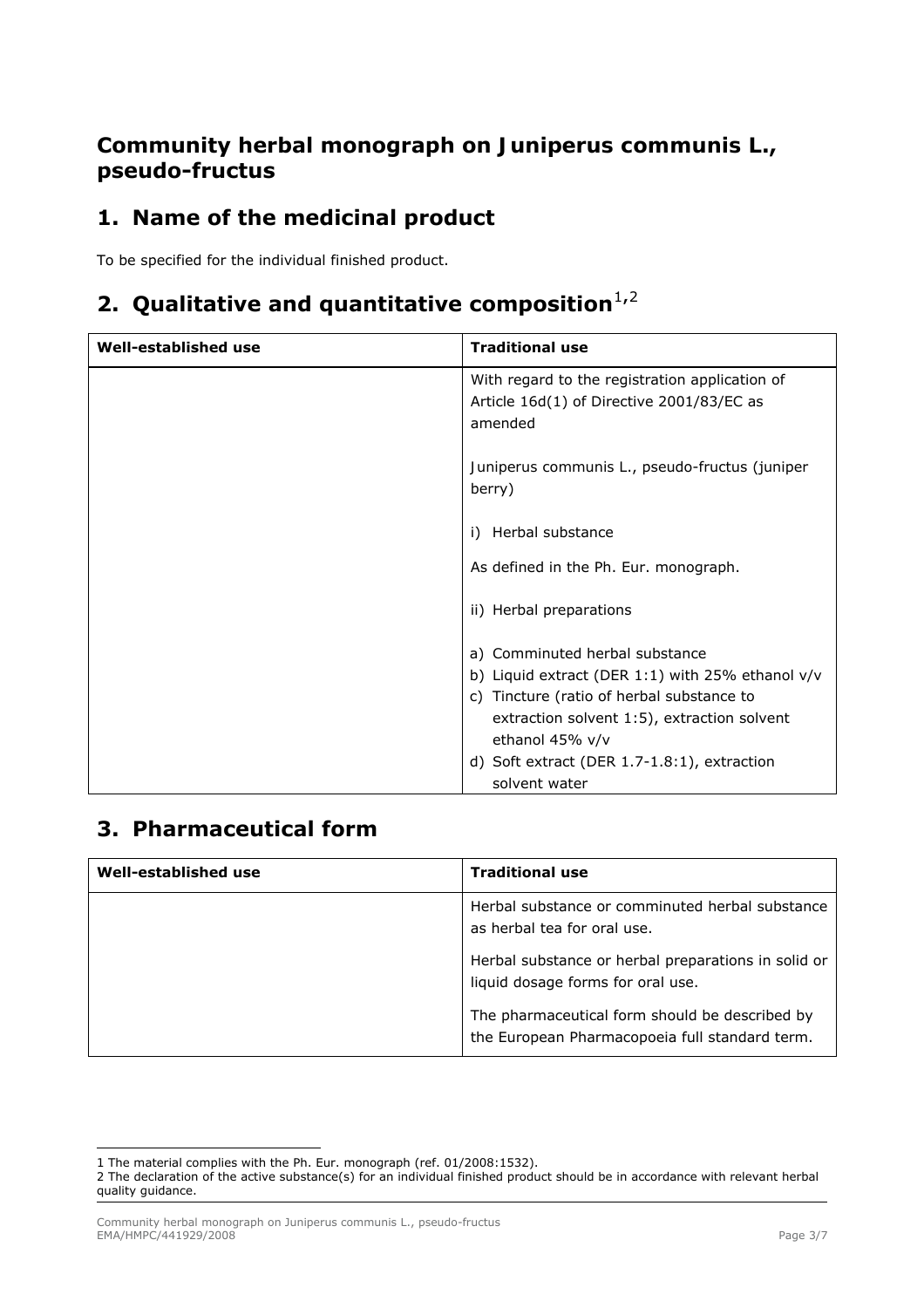# **4. Clinical particulars**

### *4.1. Therapeutic indications*

| <b>Well-established use</b> | <b>Traditional use</b>                                                                                                                                                                    |
|-----------------------------|-------------------------------------------------------------------------------------------------------------------------------------------------------------------------------------------|
|                             | Indication 1)                                                                                                                                                                             |
|                             | Traditional herbal medicinal product to increase<br>the amount of urine to achieve flushing of the<br>urinary tract as an adjuvant in minor urinary tract<br>complaints.<br>Indication 2) |
|                             | Traditional herbal medicinal product for<br>symptomatic relief of digestive disorders such as<br>dyspepsia and flatulence.                                                                |
|                             | The product is a traditional herbal medicinal<br>product for use in specified indications exclusively<br>based upon long-standing use.                                                    |

### *4.2. Posology and method of administration*

| Well-established use | <b>Traditional use</b>                                                                                                                                                                                                                                                                           |
|----------------------|--------------------------------------------------------------------------------------------------------------------------------------------------------------------------------------------------------------------------------------------------------------------------------------------------|
|                      | <b>Posology</b>                                                                                                                                                                                                                                                                                  |
|                      | Adults and elderly                                                                                                                                                                                                                                                                               |
|                      | i) Herbal substance                                                                                                                                                                                                                                                                              |
|                      | Indication 1)                                                                                                                                                                                                                                                                                    |
|                      | Cone berries:                                                                                                                                                                                                                                                                                    |
|                      | To start on day 1 with 5 cone berries, increasing<br>the number every day by 1 cone berry (well<br>chewed) up to 15 cone berries, then decrease the<br>number (1 per day less) to 5 cone berries. So the<br>duration of the therapy is 21 days, the maximum<br>daily dose being 15 cone berries. |
|                      | ii) Herbal preparations                                                                                                                                                                                                                                                                          |
|                      | Indications 1) and 2)                                                                                                                                                                                                                                                                            |
|                      | Herbal tea:                                                                                                                                                                                                                                                                                      |
|                      | 2 g of the crushed or comminuted herbal<br>substance in boiling water as a herbal infusion, 2-<br>3 times daily                                                                                                                                                                                  |
|                      | Liquid extract: 2-4 ml 3 times daily                                                                                                                                                                                                                                                             |
|                      | Tincture: 1-2 ml 3 times daily                                                                                                                                                                                                                                                                   |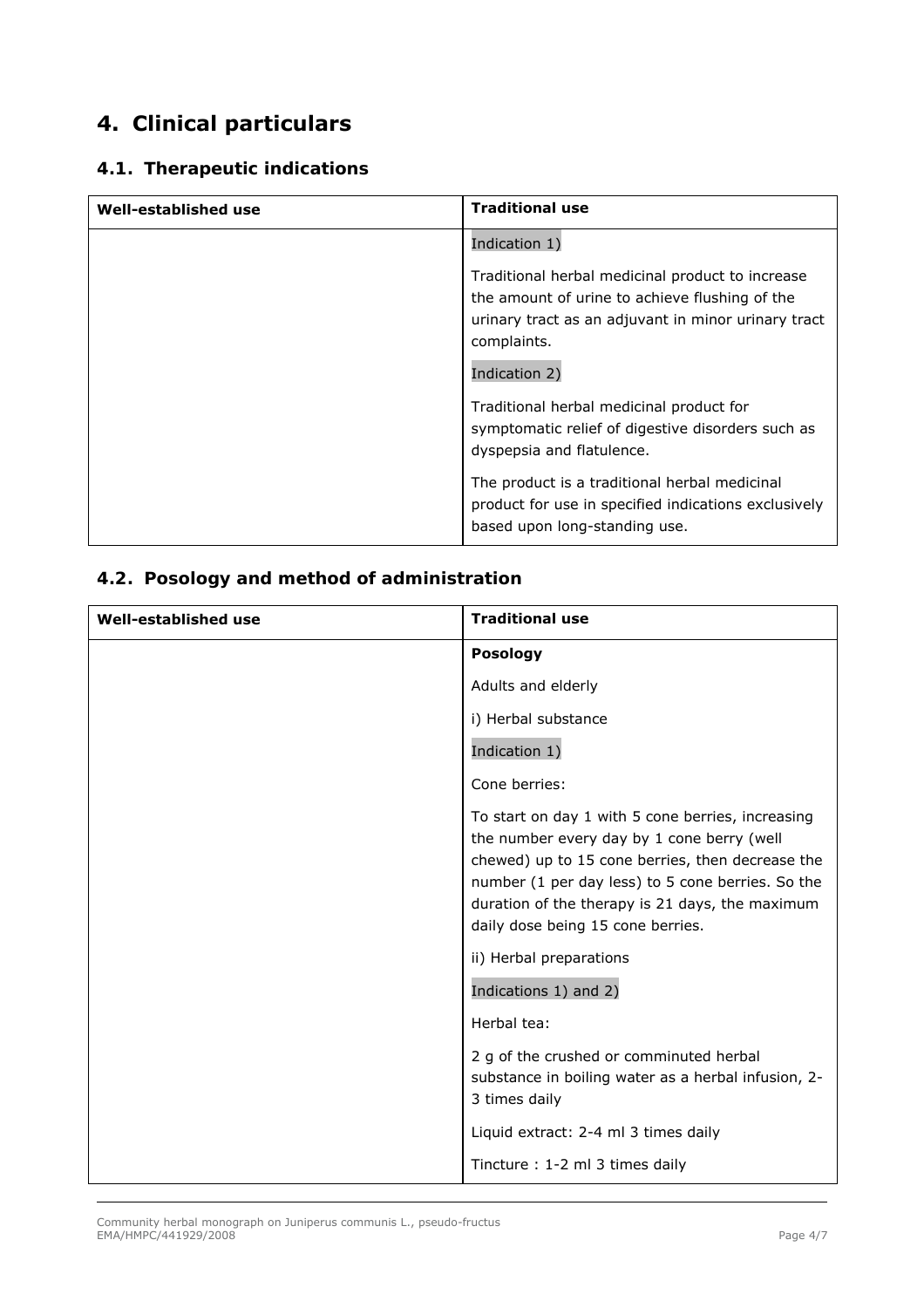| Well-established use | <b>Traditional use</b>                                                                                                                                              |
|----------------------|---------------------------------------------------------------------------------------------------------------------------------------------------------------------|
|                      | Indication 1)                                                                                                                                                       |
|                      | Soft extract: 0.57 g once daily                                                                                                                                     |
|                      | The use in children and adolescents under 18<br>years of age is not recommended (see section 4.4<br>'Special warnings and precautions for use').                    |
|                      | <b>Duration of use</b>                                                                                                                                              |
|                      | If the symptoms persist longer than 2 weeks<br>during the use of the medicinal product, a doctor<br>or a qualified health care practitioner should be<br>consulted. |
|                      | <b>Method of administration</b>                                                                                                                                     |
|                      | Oral use.                                                                                                                                                           |
|                      | Indication 1)                                                                                                                                                       |
|                      | For preparations other than tea preparations,<br>ensure appropriate fluid intake.                                                                                   |

#### *4.3. Contraindications*

| Well-established use | <b>Traditional use</b>                                                                            |
|----------------------|---------------------------------------------------------------------------------------------------|
|                      | Hypersensitivity to the active substance(s).                                                      |
|                      | Severe renal disease including infectious<br>interstitial nephritis, pyelitis and pyelonephritis. |
|                      | Indication 1)                                                                                     |
|                      | Conditions where reduced fluid intake is<br>recommended (e.g. severe cardiac diseases).           |

## *4.4. Special warnings and precautions for use*

| Well-established use | <b>Traditional use</b>                                                                                                                             |
|----------------------|----------------------------------------------------------------------------------------------------------------------------------------------------|
|                      | The use in children and adolescents under 18<br>years of age has not been established due to lack<br>of adequate data.                             |
|                      | If the symptoms worsen during the use of the<br>medicinal product, a doctor or a qualified health<br>care practitioner should be consulted.        |
|                      | For preparations containing ethanol, the<br>appropriate labelling for ethanol, taken from the<br>'Guideline on excipients in the label and package |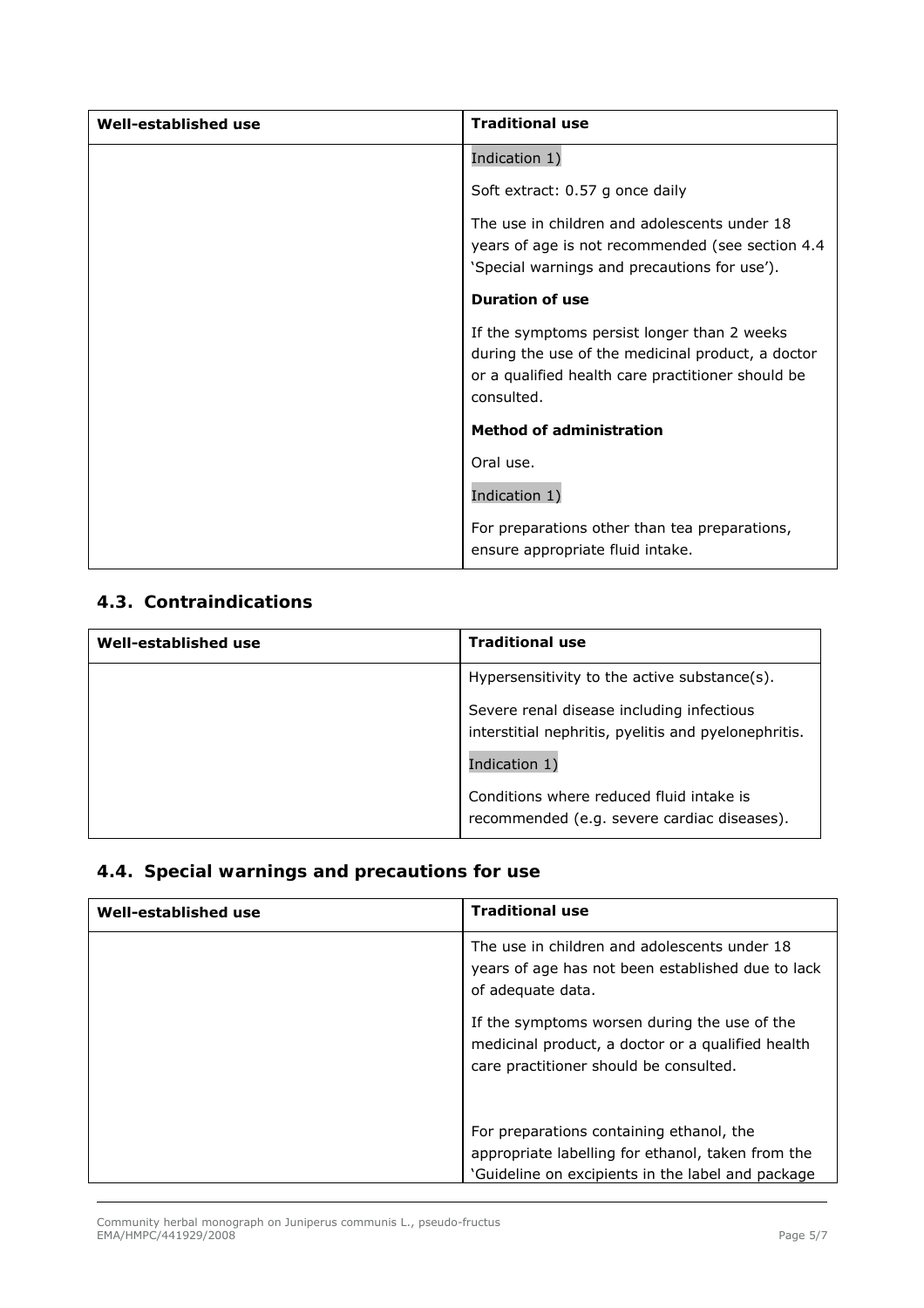| Well-established use | <b>Traditional use</b>                                                                                                                                                                                       |
|----------------------|--------------------------------------------------------------------------------------------------------------------------------------------------------------------------------------------------------------|
|                      | leaflet of medicinal products for human use', must<br>be included.                                                                                                                                           |
|                      | Indication 1)                                                                                                                                                                                                |
|                      | Appropriate fluid intake is recommended.                                                                                                                                                                     |
|                      | If complaints or symptoms such as fever, dysuria,<br>spasms or blood in the urine occur during the use<br>of the medicinal product, a doctor or a qualified<br>health care professional should be consulted. |
|                      | Concomitant treatment with synthetic diuretics is<br>not recommended.                                                                                                                                        |

### *4.5. Interactions with other medicinal products and other forms of interaction*

| Well-established use | <b>Traditional use</b> |
|----------------------|------------------------|
|                      | None reported.         |

#### *4.6. Pregnancy and lactation*

| Well-established use | <b>Traditional use</b>                                                                                                                                                 |
|----------------------|------------------------------------------------------------------------------------------------------------------------------------------------------------------------|
|                      | Safety during pregnancy and lactation has not<br>been established. In the absence of sufficient<br>data, the use during pregnancy and lactation is<br>not recommended. |

### *4.7. Effects on ability to drive and use machines*

| Well-established use | <b>Traditional use</b>                                                                    |
|----------------------|-------------------------------------------------------------------------------------------|
|                      | No studies on the effect on the ability to drive and<br>use machines have been performed. |

#### *4.8. Undesirable effects*

| Well-established use | <b>Traditional use</b>                                                                                                            |
|----------------------|-----------------------------------------------------------------------------------------------------------------------------------|
|                      | Allergic skin reactions have been reported. The<br>frequency is not known.                                                        |
|                      | If other adverse reactions not mentioned above<br>occur, a doctor or a qualified health care<br>practitioner should be consulted. |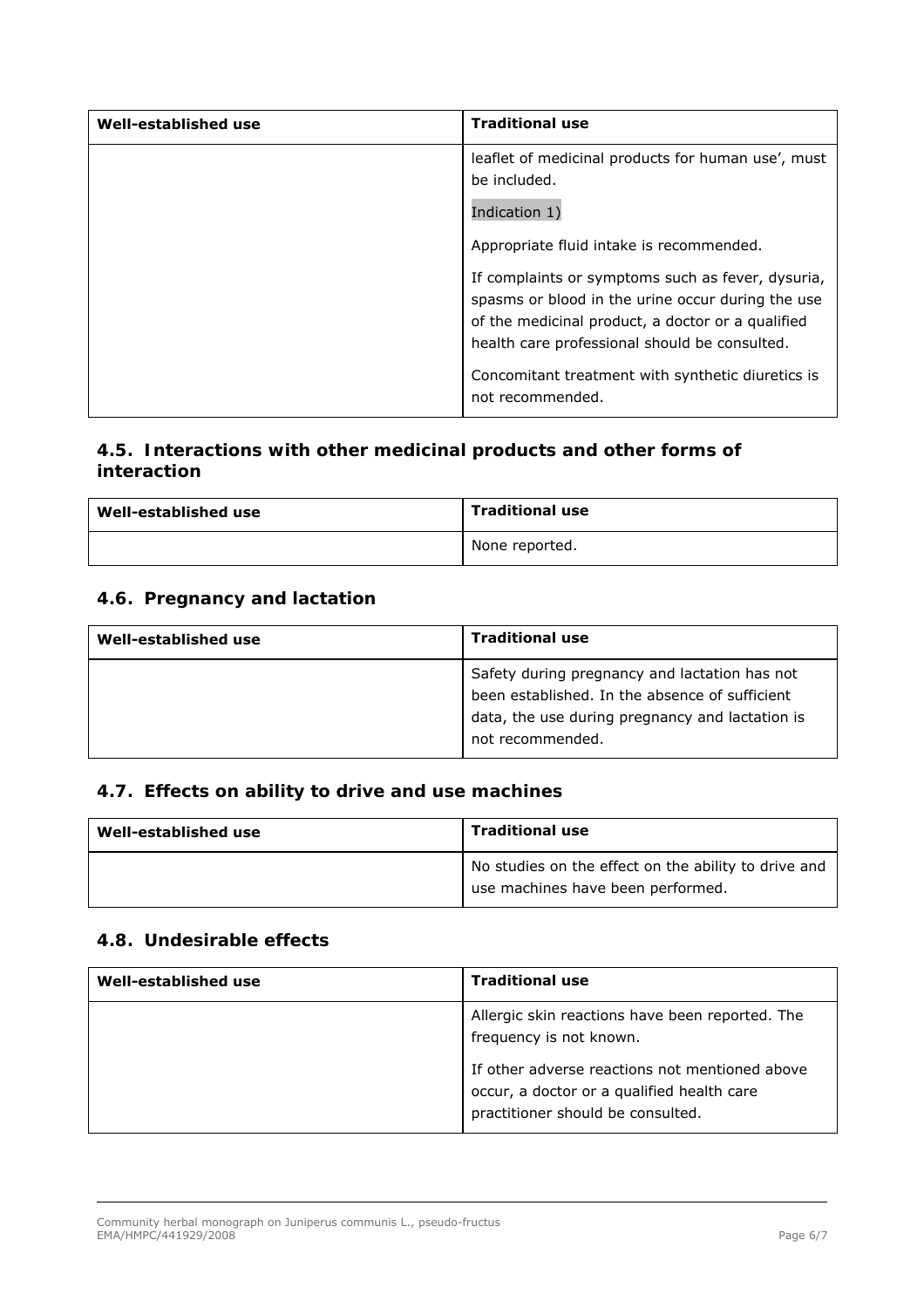#### *4.9. Overdose*

| Well-established use | <b>Traditional use</b>                                                                                                                                                                                                                                                                                                                                                                   |
|----------------------|------------------------------------------------------------------------------------------------------------------------------------------------------------------------------------------------------------------------------------------------------------------------------------------------------------------------------------------------------------------------------------------|
|                      | In case of prolonged use and overdose, urine will<br>smell of violets. There may be renal irritation and<br>pain in and near the kidney, strong diuresis,<br>albuminuria, haematuria, purplish urine,<br>gastrointestinal upsets, accelerated heartbeat and<br>blood pressure. Rarely symptoms of central<br>stimulation like convulsions occur as well as<br>metrorrhagia and abortion. |

# **5. Pharmacological properties**

### *5.1. Pharmacodynamic properties*

| Well-established use | <b>Traditional use</b>                                                                                          |
|----------------------|-----------------------------------------------------------------------------------------------------------------|
|                      | Not required as per Article $16c(1)(a)(iii)$ of<br>Directive 2001/83/EC as amended.                             |
|                      | There is limited evidence from preclinical studies<br>that juniper may influence glucose levels in<br>diabetes. |

#### *5.2. Pharmacokinetic properties*

| Well-established use | <b>Traditional use</b>                                                              |
|----------------------|-------------------------------------------------------------------------------------|
|                      | Not required as per Article $16c(1)(a)(iii)$ of<br>Directive 2001/83/EC as amended. |

#### *5.3. Preclinical safety data*

| Well-established use | <b>Traditional use</b>                                                                                                                   |
|----------------------|------------------------------------------------------------------------------------------------------------------------------------------|
|                      | Not required as per Article $16c(1)(a)(iii)$ of<br>Directive 2001/83/EC as amended, unless<br>necessary for the safe use of the product. |
|                      | Adequate tests on reproductive toxicity,<br>genotoxicity and carcinogenicity have not been<br>performed.                                 |

# **6. Pharmaceutical particulars**

| Well-established use | <b>Traditional use</b> |
|----------------------|------------------------|
|                      | Not applicable.        |